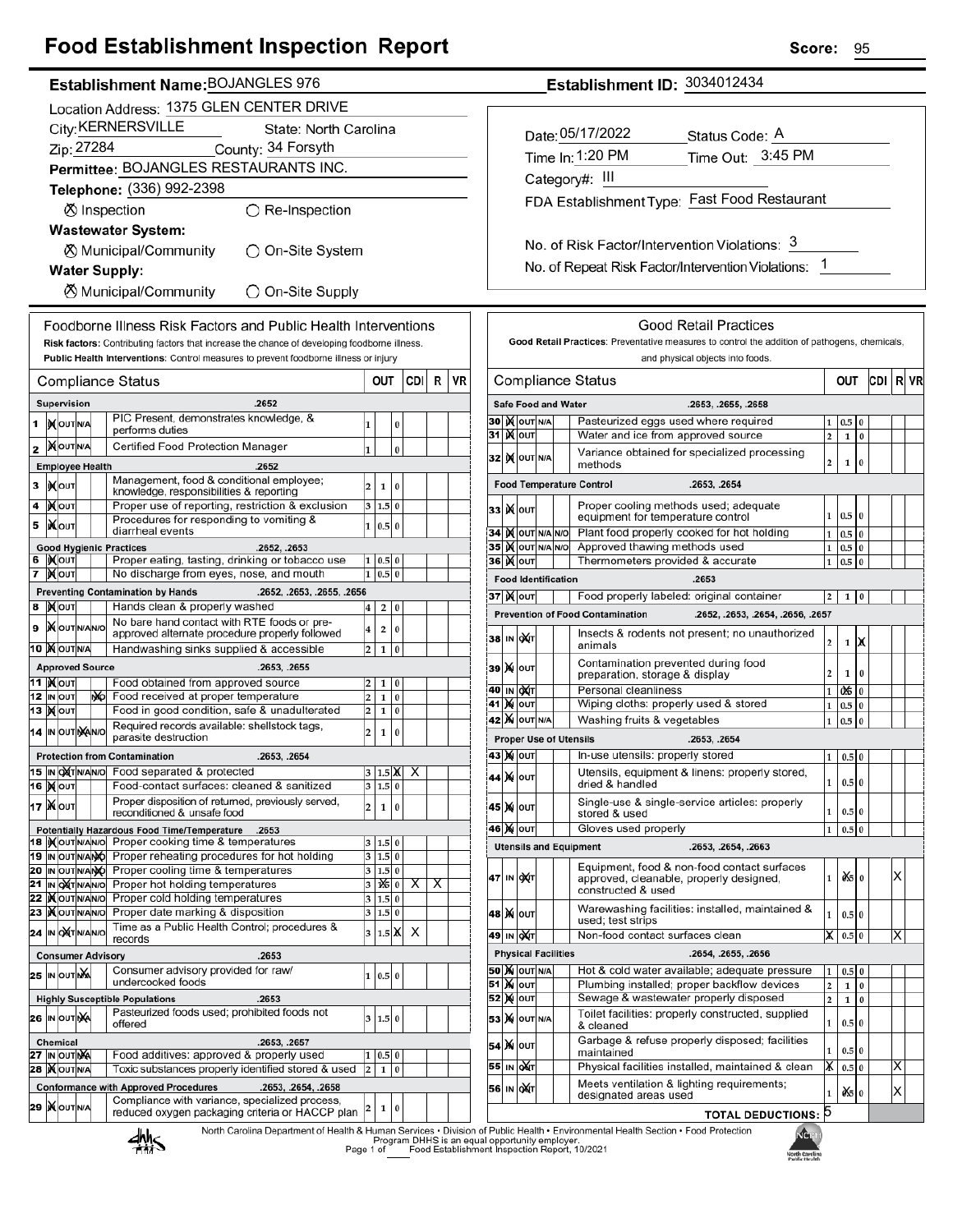# Comment Addendum to Food Establishment Inspection Report

## Establishment Name: BOJANGLES 976

| Location Address: 1375 GLEN CENTER DRIVE                                                       |            |  |  |  |  |  |  |  |
|------------------------------------------------------------------------------------------------|------------|--|--|--|--|--|--|--|
| City: KERNERSVILLE                                                                             | State:NC   |  |  |  |  |  |  |  |
| County: 34 Forsyth                                                                             | Zip: 27284 |  |  |  |  |  |  |  |
| Wastewater System: X Municipal/Community   On-Site System                                      |            |  |  |  |  |  |  |  |
| Water Supply:<br>$\boxed{\mathbf{X}}$ Municipal/Community $\boxed{\phantom{a}}$ On-Site System |            |  |  |  |  |  |  |  |
| Permittee: BOJANGLES RESTAURANTS INC.                                                          |            |  |  |  |  |  |  |  |

Establishment ID: 3034012434

| X  Inspection   Re-Inspection Date: 05/17/2022                   |  |
|------------------------------------------------------------------|--|
| Comment Addendum Attached?   X Status Code: A                    |  |
| Water sample taken? $\sqrt{ }$ Yes $\sqrt{ }$ No Category #: III |  |

Email 1:jlobuglio@bojangles.com

Email 2:976@bojangle.com

Email 3:

| Felephone: (336) 992-2398 |  |  |
|---------------------------|--|--|
|                           |  |  |

## **Temperature Observations**

| Effective January 1, 2019 Cold Holding is now 41 degrees or less |                             |      |                               |                             |           |          |      |  |
|------------------------------------------------------------------|-----------------------------|------|-------------------------------|-----------------------------|-----------|----------|------|--|
| Item                                                             | Location                    | Temp | Item                          | Location                    | Temp Item | Location | Temp |  |
| hot water                                                        | 3 comp                      | 132  | tomato                        | top drawer of drawer cooler | 39        |          |      |  |
| sanitizer quat                                                   | 3 comp                      | 200  | cheese                        | top drawer of drawer cooler | 39        |          |      |  |
| sanitizer quat                                                   | bucket                      | 200  | ambient air                   | drive reach in cooler       | 45        |          |      |  |
| slaw                                                             | walk in cooler              | 39   | ambient air                   | make unit                   | 70        |          |      |  |
| salad                                                            | walk in cooler              | 41   | ambient air                   | chicken make unit           | 36        |          |      |  |
| chicken                                                          | walk in cooler for chicken  | 38   | chicken batter                | chicken make unit           | 38        |          |      |  |
| chicken Supremes final cook                                      |                             | 188  | <b>CFPM Marcus</b><br>Collins | 03/2102026                  | 0         |          |      |  |
| rice                                                             | final cook                  | 169  |                               |                             |           |          |      |  |
| green beans                                                      | hot holding                 | 143  |                               |                             |           |          |      |  |
| sausage                                                          | hot holding                 | 112  |                               |                             |           |          |      |  |
| mashed potato                                                    | hot holding                 | 120  |                               |                             |           |          |      |  |
| fries                                                            | hot holding                 | 150  |                               |                             |           |          |      |  |
| chicken breast                                                   | hot holding                 | 147  |                               |                             |           |          |      |  |
| chicken leg                                                      | hot holding                 | 139  |                               |                             |           |          |      |  |
| chicken thigh                                                    | hot holding                 | 145  |                               |                             |           |          |      |  |
| chicken fillet                                                   | hot holding                 | 150  |                               |                             |           |          |      |  |
| chicken fillet spicy                                             | hot holding                 | 167  |                               |                             |           |          |      |  |
| bacon                                                            | bottom drawer cooler        | 40   |                               |                             |           |          |      |  |
| ham                                                              | bottom drawer cooler        | 40   |                               |                             |           |          |      |  |
| lettuce                                                          | top drawer of drawer cooler | 40   |                               |                             |           |          |      |  |
|                                                                  |                             |      |                               |                             |           |          |      |  |

| Person in Charge (Print & Sign): Marcus                                                                                                                                                                                                                                                                                     | First | Collins | Last |               |  |  |  |  |  |
|-----------------------------------------------------------------------------------------------------------------------------------------------------------------------------------------------------------------------------------------------------------------------------------------------------------------------------|-------|---------|------|---------------|--|--|--|--|--|
|                                                                                                                                                                                                                                                                                                                             | First |         | Last |               |  |  |  |  |  |
| Regulatory Authority (Print & Sign): John                                                                                                                                                                                                                                                                                   |       | Dunigan |      | $10h_{\rm p}$ |  |  |  |  |  |
| REHS ID: 3072 - Dunigan, John<br>Verification Required Date:                                                                                                                                                                                                                                                                |       |         |      |               |  |  |  |  |  |
| REHS Contact Phone Number: (336) 703-3128<br>North Carolina Department of Health & Human Services<br>• Food Protection Program<br><b>e</b> Environmental Health Section<br>• Division of Public Health<br>DHHS is an equal opportunity employer.<br>- 11<br>Food Establishment Inspection Report, 10/2021<br>Page 1 of ____ |       |         |      |               |  |  |  |  |  |